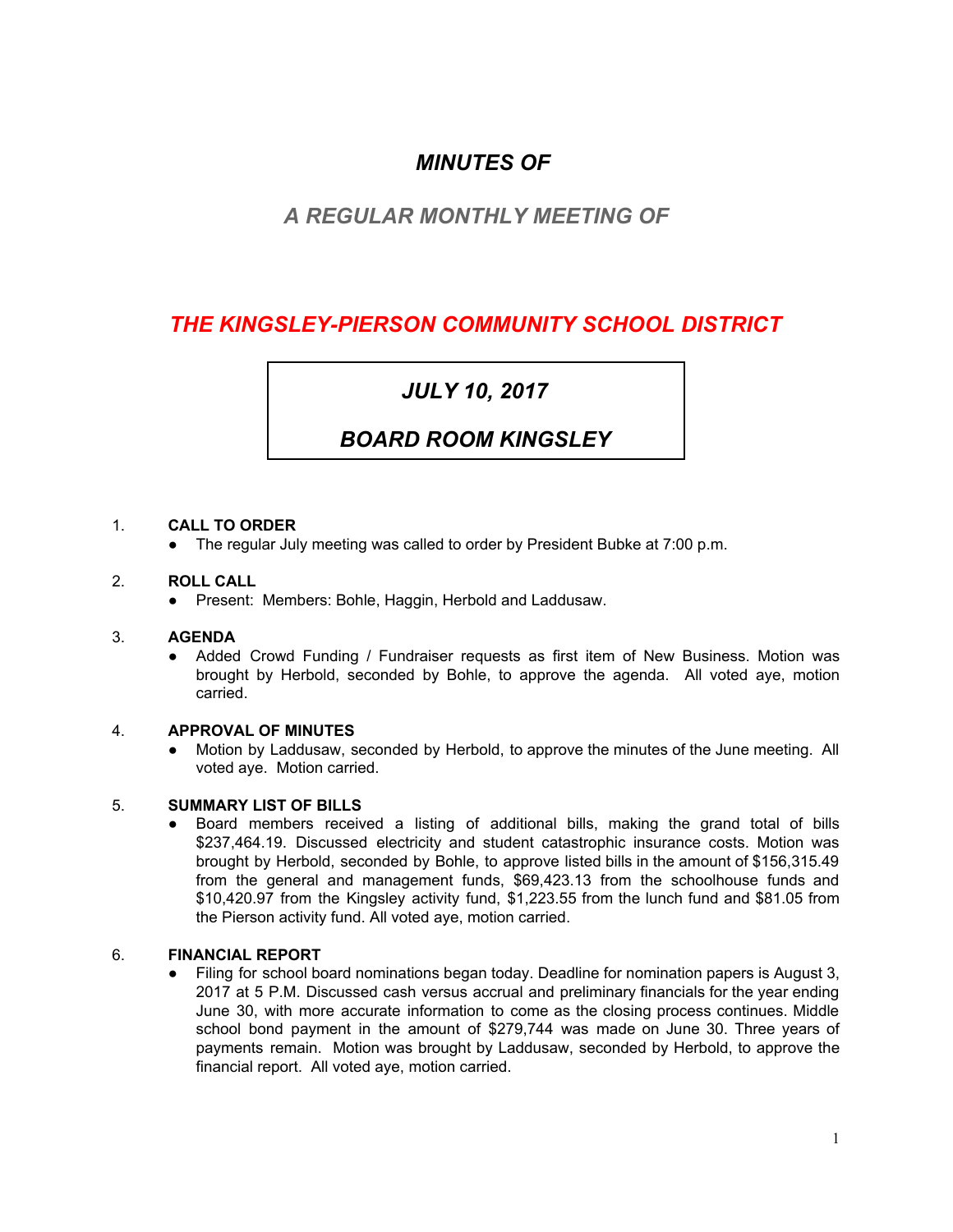● Audrey Bollin's last day will be July 28, 2017. Motion was brought by Herbold and seconded by Bohle, to approve Bollin as an hourly employee at a rate of \$30 per hour for continued assistance during the transition period. All voted aye, motion carried.

### 7. **COMMUNICATIONS: Mr. Bailey**

- Fire alarm inspection in the Kingsley building revealed that the CPU is damaged. The cause of the damage was determined to be from a power surge. This will be submitted to insurance with the lightening damage claim.
- $\bullet$  Sonic wall is up and running.
- Boys home baseball game tomorrow evening. Kingsley is hosting the first round of tournament play for the first time in several years.
- The fencing around the diesel tank has been installed. Electric Innovations will be out on the 25<sup>th</sup> of July to install cameras to monitor the diesel tank and the bus barn.
- Original quote from Days Door Co. to fix the office roll up door did not encompass an accurate scope of work. Motion was brought by Herbold and seconded by Laddusaw to have Overhead Door complete repairs on the office roll up door in the amount of \$3,735. All voted aye, motion carried.
- New staff have been invited to attend the August board meeting.
- High school set schedule was distributed.
- Conference admission prices will remain unchanged at \$5 and \$3 for the 2017/18 school year.
- Bohle Construction has begun replacing the sidewalk on the west side of the Pierson school. The carpet is complete in the elementary.

#### 8. **OLD BUSINESS**

- General Insurance Renewal 17/18: Motion was brought by Bohle, seconded by Laddusaw, to approve the current renewal with EMC and the Jim Harvey Agency. All voted aye, motion carried.
- **Lunch/Activity Ticket Prices 17/18:** Motion was brought by Herbold and seconded by Bohle, to set adult lunch prices at \$3.55. All voted aye, motion carried. Motion was brought by Laddusaw and seconded by Herbold, to set breakfast ticket prices to \$2.10. All voted aye, motion carried. Motion was brought by Bohle and seconded by Herbold, to set activity ticket prices as follows: \$40/student, \$80/adult and \$190/family. All voted aye, motion carried.

#### **9. NEW BUSINESS**

- Crowd Funding/Fundraiser Approvals: Motion was brought by Herbold, seconded by Laddusaw, to approve the use of Donors choose to raise funds to purchase flexible seating for Mrs. Conrad's elementary classroom. All voted aye, motion carried. Motion was brought by Bohle, seconded by Herbold, to approve volleyball t-shirt sales through Grahams to raise funds for the athletic budget. All voted aye, motion carried. Motion was brought by Herbold, seconded by Haggin, to approve t-shirt sales through Grahams as a fundraiser for the American Cancer Society. All voted aye, motion carried. Motion was brought by Laddusaw, seconded by Herbold, to approve completion of necessary applications for Plymouth County Foundation Grant and MHRD special grant. All voted aye, motion carried.
- Policy Update 100, 200 Series First Reading: Updates to 100, 200 series were reviewed. Motion was brought by Bohle, seconded by Herbold, to approve the first reading of the 100, 200 series. All voted aye, motion carried.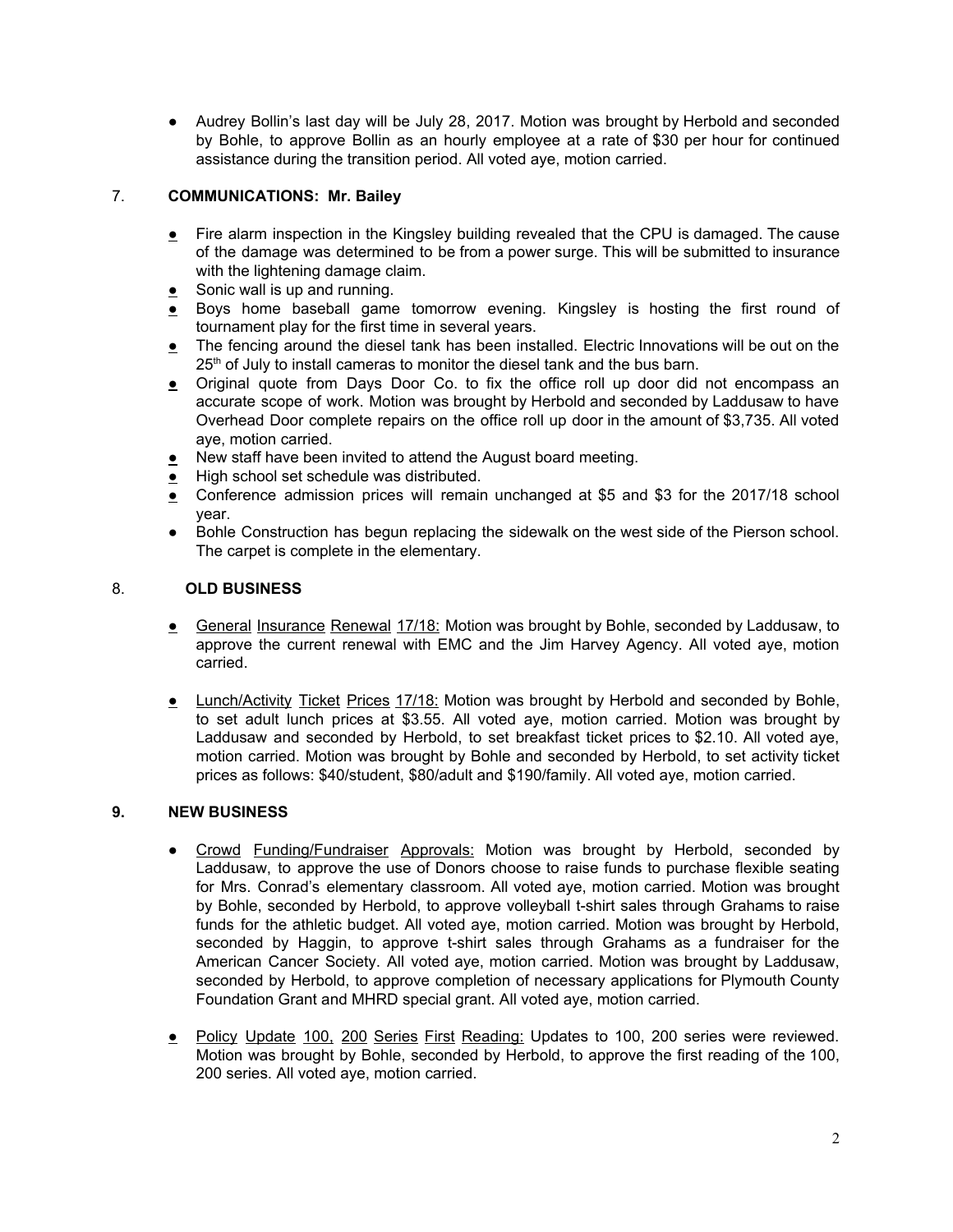- Non-Certified Vacation Policy: Motion was brought by Laddusaw, seconded by Herbold, to modify the non-certified vacation policy to grant full-time, 12 month employees in their first year one week of vacation leave after three months of employment and a second week of vacation leave after six months of employment. Leave to be taken under the discretion of the Superintendent. All voted aye, motion carried.
- **•** High School Wrestling Sharing Agreement: Motion was brought by Bohle, seconded by Haggin, to approve the high school wrestling sharing agreement with Remsen St Mary's. All voted aye, motion carried.
- **•** Personal Finance Course Requirement: Erin Hoffman discussed with the Board making the Personal Finance class a requirement for graduation. Motion was brought by Bohle, seconded by Herbold, to approve Personal Finance as a graduation requirement beginning with this year's incoming Freshman class. All voted aye, motion carried.
- SINA Payments: Motion was brought by Bohle, seconded by Laddusaw, to grant a one-time stipend payment to each of the eight teachers that participated in the CIM training program during the 16/17 school year from the remaining SINA program funds. All voted aye, motion carried.
- IASB Legislative Action Priorities: Reviewed list and possible selections. Motion was brought by Laddusaw, seconded by Bohle, to prioritize SAVE, Supplemental State Aid, School Funding Policy and Dropout/At Risk. All voted aye, motion carried.
- Individual Career & Academic District Plan: Motion was brought by Laddusaw, seconded by Herbold, to implement the Individual Career & Academic District Plan. All voted aye, motion carried.
- Propane Bids: Three bids were received. Motion was brought by Bohle, seconded by Herbold, to approve the low bid from Johnson Propane at \$0.78 per gallon for the 2017-2018 school year. All voted aye, motion carried.
- Resignation: Motion was brought by Bohle, seconded by Herbold, to approve the resignation of Christal Reis as High School Wrestling Cheer Sponsor, pending a replacement. All voted aye, motion carried. Motion was brought by Laddusaw, seconded by Bohle, to approve the resignation of Brent Koedam as Head High School Football Coach effective June 27, 2017. All voted aye, motion carried.
- Contract Recommendations: Motion was brought by Bohle, seconded by Herbold, to approve the recommendation of a teaching contract to Brooke Wilson pending full certification. All voted aye, motion carried. Motion was brought by Bohle, seconded by Herbold, to approve the recommendation of a contract with Jennifer Conrad as High School Assistant Volleyball coach. All voted aye, motion carried. Motion was brought by Bohle, seconded by Herbold, to approve the recommendation of hiring Mike Hamman as custodian. All voted aye, motion carried. Motion was brought by Laddusaw, seconded by Bohle, to approve the recommendation of Colin Henrich as grounds keeper. All voted aye, motion carried. Motion was brought by Bohle, seconded by Herbold, to approve the recommendation of a contract with Bart Boustead as High School Head Football coach. All voted aye, motion carried. Motion was brought by Laddusaw, seconded by Haggin, to approve the recommendation of Karl Bahrke as a substitute bus driver. All voted aye, motion carried. Motion was brought by Laddusaw, seconded by Bohle, to approve TLC positions as follows: Michelle Schroeder, Charles Hackett, and Mark Schoreder, Model Teacher; Amy Bailey, Laura Boustead, Valerie Sitzmann, Kris Hackett, and Jayne Vondrak, Instructional Coach; Erin Hoffman and Jackie